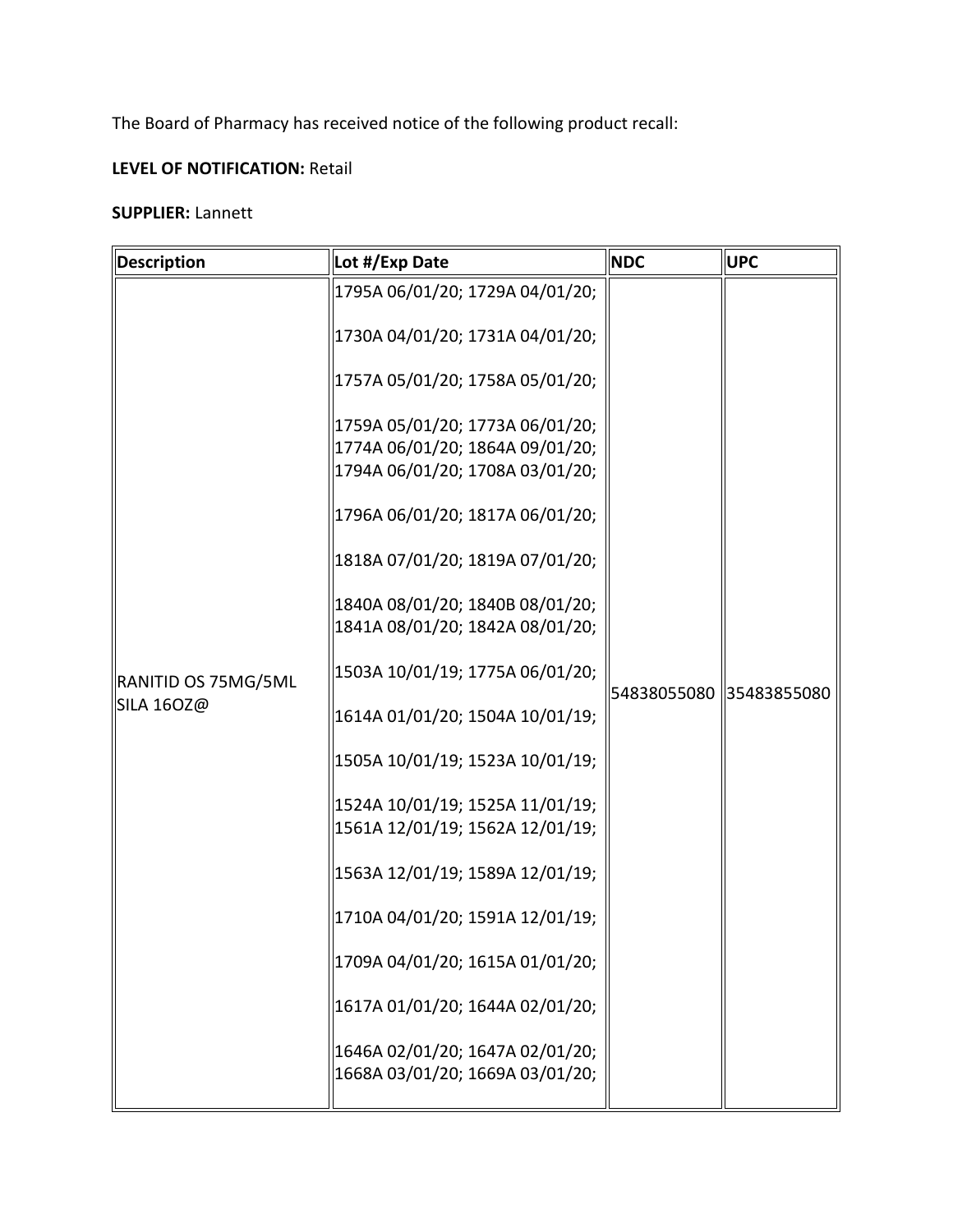| Description | Lot #/Exp Date                  | <b>NDC</b> | <b>UPC</b> |
|-------------|---------------------------------|------------|------------|
|             | 1670A 03/01/20; 1865A 09/01/20; |            |            |
|             | 1590A 12/01/19; 2127A 05/01/21; |            |            |
|             |                                 |            |            |
|             | 2065A 03/01/21; 2066A 03/01/21; |            |            |
|             | 2067A 03/01/21; 2071A 03/01/21; |            |            |
|             |                                 |            |            |
|             | 2072A 03/01/21; 2073A 03/01/21; |            |            |
|             | 2076A 03/01/21; 2077A 03/01/21; |            |            |
|             |                                 |            |            |
|             | 1863A 08/01/20; 2126A 05/01/21; |            |            |
|             | 2000A 01/01/21; 2128A 05/01/21; |            |            |
|             | 2164A 06/01/21; 2165A 06/01/21; |            |            |
|             | 2166A 06/01/21; 2179A 06/01/21; |            |            |
|             | 2180A 07/01/21; 2181A 07/01/21; |            |            |
|             |                                 |            |            |
|             | 2214A 08/01/21; 2215A 08/01/21; |            |            |
|             | 2078A 03/01/21; 1927A 10/01/20; |            |            |
|             |                                 |            |            |
|             | 1899A 10/01/20; 1900A 10/01/20; |            |            |
|             | 1901A 10/01/20;1910A 10/01/20;  |            |            |
|             | 1911A 10/01/20; 1912A 10/01/20; |            |            |
|             |                                 |            |            |
|             | 1918A 10/01/20; 1919A 10/01/20; |            |            |
|             | 1920A 10/01/20; 2020A 01/01/21; |            |            |
|             |                                 |            |            |
|             | 1926A 10/01/20; 2019A 01/01/21; |            |            |
|             | 1977A 12/01/20; 1978A 12/01/20; |            |            |
|             |                                 |            |            |
|             | 1979A 12/01/20; 1989A 12/01/20; |            |            |
|             |                                 |            |            |
|             | 1990A 12/01/20; 1991A 12/01/20; |            |            |
|             | 1998A 01/01/21; 1999A 01/01/21; |            |            |
|             | 2216A 08/01/21; 1925A 10/01/20  |            |            |